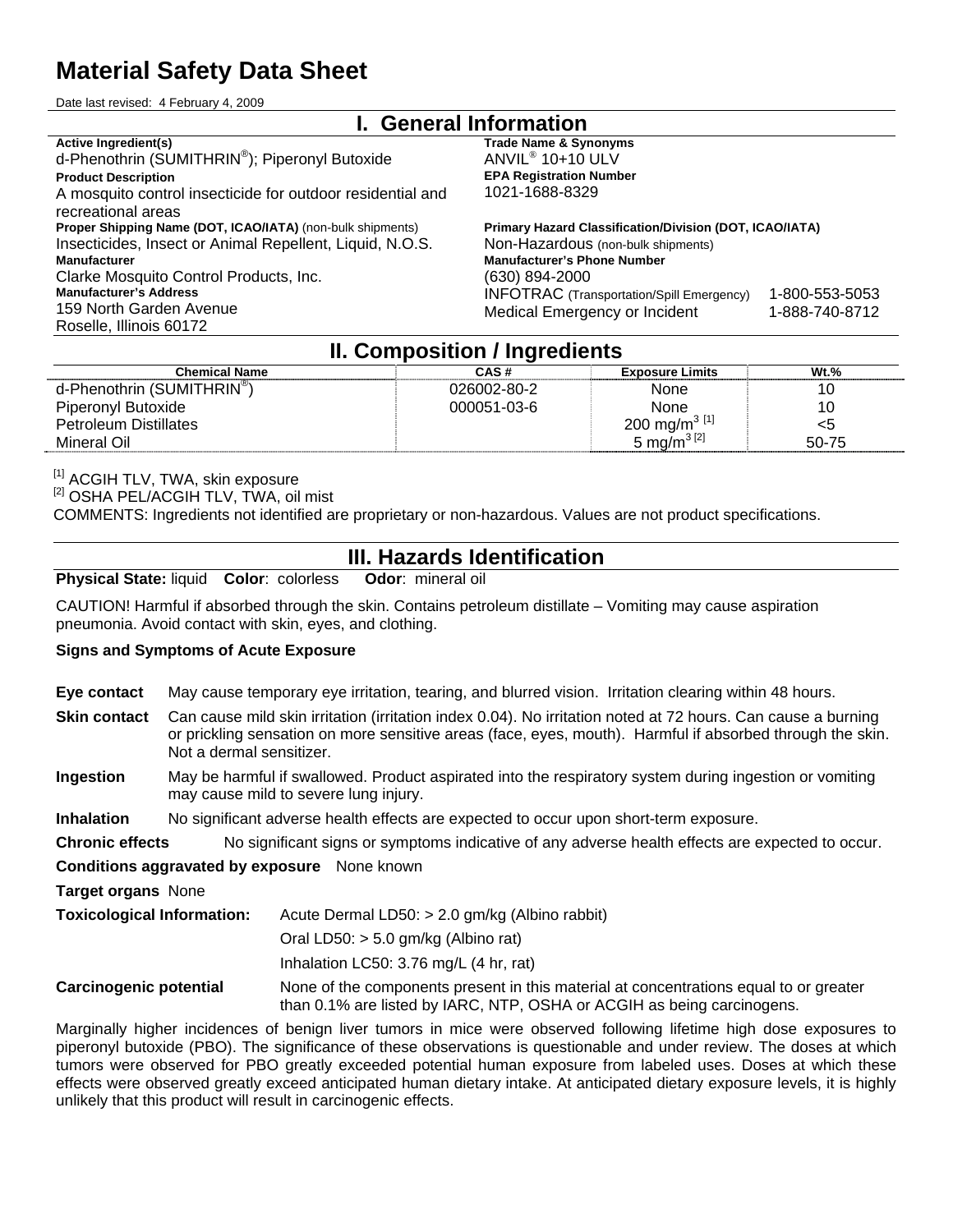Date last revised: 4 February, 2009 **Page 2 of 3** and 2009 **Page 2 of 3** and 2011 **Page 2 of 3** and 2011 **Page 2 of 3** 

# **IV. First Aid Measures**

**EYES:** Hold eye open and rinse slowly and gently with water for 15-20 minutes. Remove contact lenses, if present, after the first 5 minutes, then continue rinsing eye. Call a poison control center or doctor for treatment advice.

**SKIN:** Take off contaminated clothing. Rinse skin immediately with plenty of water for 15-20 minutes. Call a poison control center or doctor for treatment advice.

**INGESTION:** If swallowed, immediately call a poison control center or doctor for treatment advice. DO NOT give any liquid to the person. Do not induce vomiting unless told to do so by a poison control center or doctor. Never give anything by mouth to an unconscious person.

**INHALATION:** Remove affected person to fresh air. If person is not breathing, call 911 or an ambulance, then give artificial respiration, preferably mouth-to-mouth if possible. Call a poison control center or doctor for further treatment advice.

**NOTES TO PHYSICIAN:** Contains Pyrethroids and Petroleum Distillates; vomiting may pose an aspiration pneumonia hazard. For skin effects, a highly efficient therapeutic agent for pyrethroid exposure is topical application of Tocopherol Acetate (Vitamin E).

# **V. Fire Fighting Measures**

Flammability Classification: This product is NOT classified as flammable or combustible by OSHA.

**Flash Point (Test Method)**: >200 °F, >93.3 °C (TAG Closed Cup)

**Hazardous combustion products**: Carbon dioxide, carbon monoxide, smoke, fumes, and unburned hydrocarbons **Hazardous Combustion Products:** Under fire conditions this product may support combustion and may decompose to give off toxic gases such as carbon monoxide, carbon dioxide, and nitrogen oxides.

**Extinguishing Media:** Foam, carbon dioxide or dry chemical.

**Fire Fighting Procedures:** Treat as an oil fire. Use a full-faced self-contained breathing apparatus along with full protective gear. Keep nearby containers and equipment cool with a water stream.

**Sensitive to Static Discharge:** Yes, use proper bonding and/or grounding procedures.

| <b>VI. Physical and Chemical Properties</b>                  |                                           |  |
|--------------------------------------------------------------|-------------------------------------------|--|
| Appearance: Clear, colorless liquid                          | <b>Odor:</b> odor of mineral oil          |  |
| <b>Specific Gravity (H<sub>2</sub>O = 1):</b> 0.887 at 20 °C | Vapor Density (Air = 1): heavier than air |  |
| Melting/Freezing point: Not determined                       | $(VOC): < 1.000\%$                        |  |
| Solubility in Water: Immiscible in water                     | <b>pH:</b> Not applicable                 |  |
| Viscosity #1: 25 CPS at 24 °C (Brookfield)                   | Density: 7.4 Lbs/Gal                      |  |
| _________<br>.                                               |                                           |  |

| <b>VII. Stability and Reactivity</b> |                                                                                                                             |
|--------------------------------------|-----------------------------------------------------------------------------------------------------------------------------|
| Stable                               | Yes                                                                                                                         |
| Hazardous Polymerization             | No.                                                                                                                         |
| Conditions to Avoid                  | Not compatible with strong acids or bases. Not compatible with strong oxidizers.                                            |
|                                      | <b>VIII. Accidental Release Measures</b>                                                                                    |
|                                      | Ctan relegge if nogeible without right. Dike ar contain relegge if nogeible, and if immediate recreases can provent further |

|                                   | Stop release, if possible without risk. Dike or contain release, if possible, and if immediate response can prevent further                                                                                                         |
|-----------------------------------|-------------------------------------------------------------------------------------------------------------------------------------------------------------------------------------------------------------------------------------|
|                                   | damage or danger. Isolate and control access to the release area. Take actions to reduce vapors.                                                                                                                                    |
| <b>Small Spill</b>                | Absorb with appropriate absorbent such as sand or vermiculate. Clean spill area of<br>residues and absorbent.                                                                                                                       |
| <b>Large Spill</b>                | Collect product into drums, storage tanks, etc., via drains, pumps, etc. Absorb with<br>appropriate absorbent such as sand or vermiculate. Clean spill area of residues and<br>absorbent.                                           |
| <b>Environmental Precautions:</b> | Water Spill: Contains pyrethroids which are toxic to fish and other aquatic invertebrates.<br>Contaminated absorbent and wash water should be disposed of according to local,<br>state/provincial and federal/national regulations. |

## **IX. Handling and Storage**

**General Procedures:** Do not use or store near heat, sparks, open flame, or any other ignition sources. **Handling**: Take prudent precautions to avoid contact with skin, eyes, and clothing. Mechanical ventilation should be used when handling this product in enclosed spaces. Do not contaminate water, food or feedstuffs, by storage, handling, or by